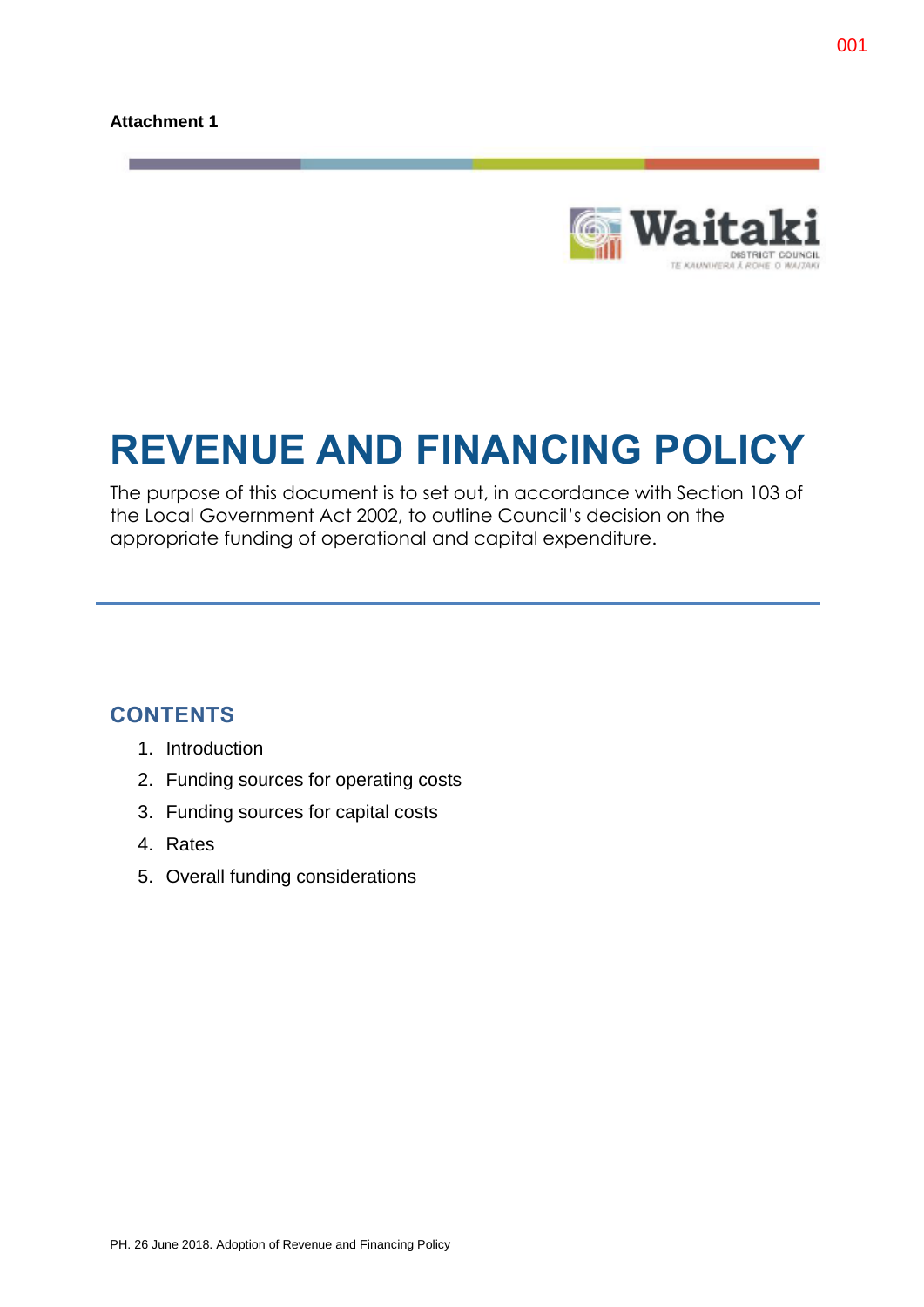# **INTRODUCTION**

This policy outlines the choices Council has made to determine the appropriate funding of operational and capital expenditure from the sources<sup>1</sup> of funds listed in the Local Government Act 2002 (LGA). The policy also shows how Council has complied with section  $101(3)^2$ . The comprehensive section 101(3) analysis is separately documented in the Funding Needs Analysis.

Determining the appropriate way to fund Council activities is complex. It is a process that takes into account many variables including, but not limited to, the following matters:

• Legal • Social

- Efficiency
- Equity
- 
- Intergenerational equity
- Transparency
- Accountability
- Business
- Strategic Alignment
	- Benefit

In determining the appropriate Revenue and Financing Policy, Council plans to meet the current and future needs of communities for good-quality local infrastructure, local public services, and performance of regulatory functions in a way that is most cost-effective for households and businesses.

## **Funding Principles**

Council has determined the following basic principles to guide the appropriate use of funding sources:

- User charges are preferred when a private benefit can be identified and it is efficient to collect the revenue.
- Subsidies, grants and other income options are fully explored prior to rates being used.
- Each generation of ratepayers should pay for the services they receive and borrowing can assist to achieve this outcome.
- Capital expenditure to replace assets that reach their projected economic life is firstly funded from rates, which accumulate in asset renewal reserves until needed. Borrowing is then used if there is a shortfall in the total funding required.
- Capital expenditure to upgrade or build new assets is funded firstly from other sources (e.g. subsidies, grants, fundraising, financial contributions) and then borrowing.
- Growth related capital expenditure is funded by development contributions. Borrowing will be used if the expenditure is required in advance of the contributions being received.

Complying with these principles can at times be challenging. The Council must apply judgment in assessing many options to determine appropriateness in its development of budgets or acquisition of assets and the choice of funding sources to implement these.

 $\overline{a}$ 

- Cost
- 
- Impact of change

• Competition **•** Affordability

- 
- 
- 

<sup>&</sup>lt;sup>1</sup> The sources of funds are listed in section  $103(2)$ .

<sup>&</sup>lt;sup>2</sup> All legislative references are to the Local Government Act 2002 unless otherwise stated.

PH. 26 June 2018. Adoption of Revenue and Financing Policy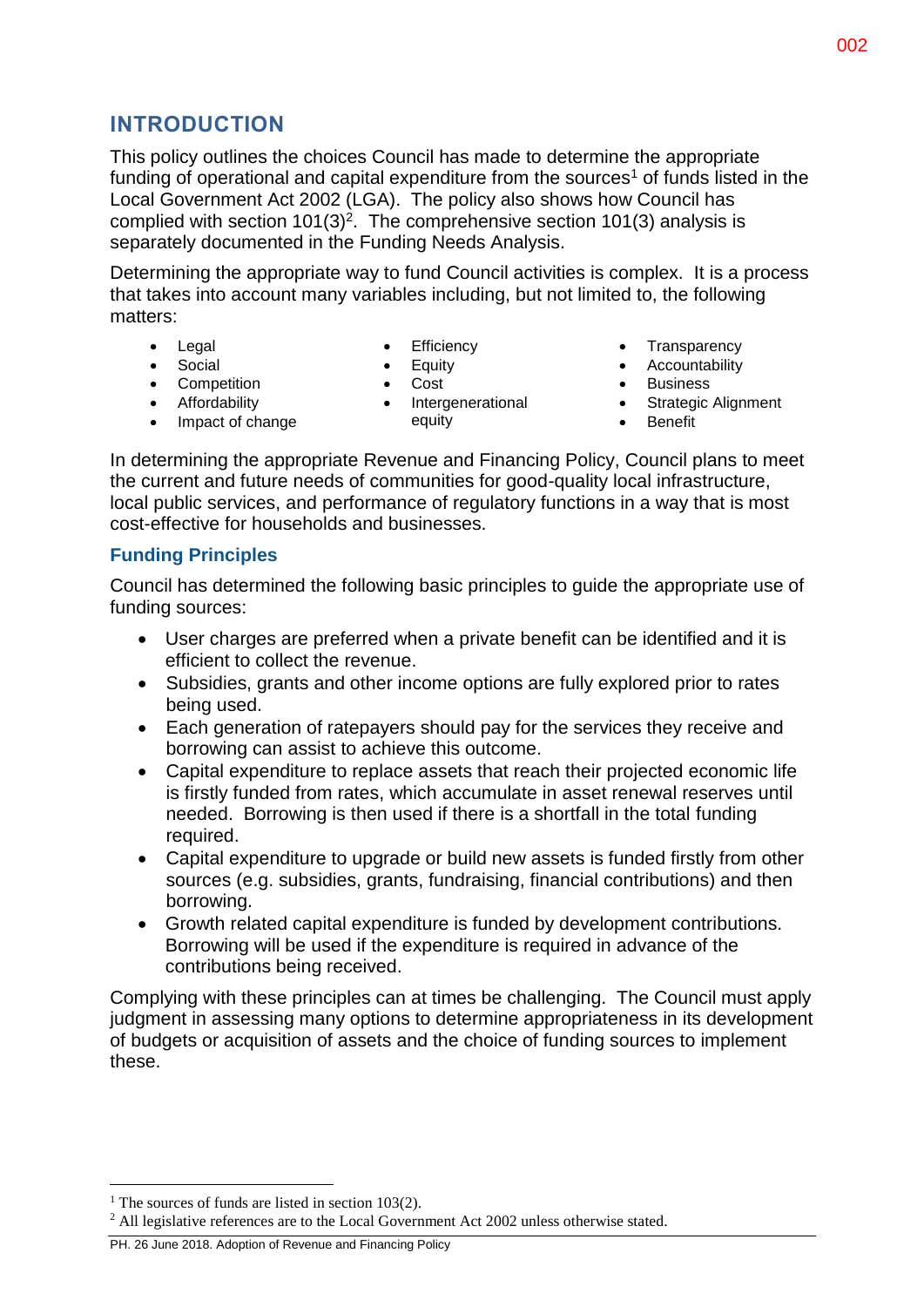## **Related Policies**

The Development and Financial Contributions Policy provides further analysis, as required by section 106(2)(c). This explains why Council has chosen to use development and financial contributions to fund the capital expenditure needed to meet increased demand for community infrastructure.

The Liability Management and Investment Policy places restrictions on the use of borrowing as a funding source.

The Rating Policy further clarifies the funding requirements of Council by documenting matters not included in the Rating Funding Impact Statement, rates resolution or this policy.

It includes the allocation of activity rates requirements to different rate types, detailed definitions and maps for rating areas.

The Rating Funding Impact Statement is included in each Long-Term Plan and Annual Plan as required by clauses 15 or 20 of schedule 10 of the LGA. This statement shows the results of the detailed rates calculation for the coming year.

Together the following documents form the necessary components to lawfully charge under the LGA for the revenue requirements of Council. Council must also comply with other legislation in regards to the setting of some fees and charges and the Local Government (Rating) Act 2002 for the setting of rates.

## **Revenue and Financing Policy Relationships**

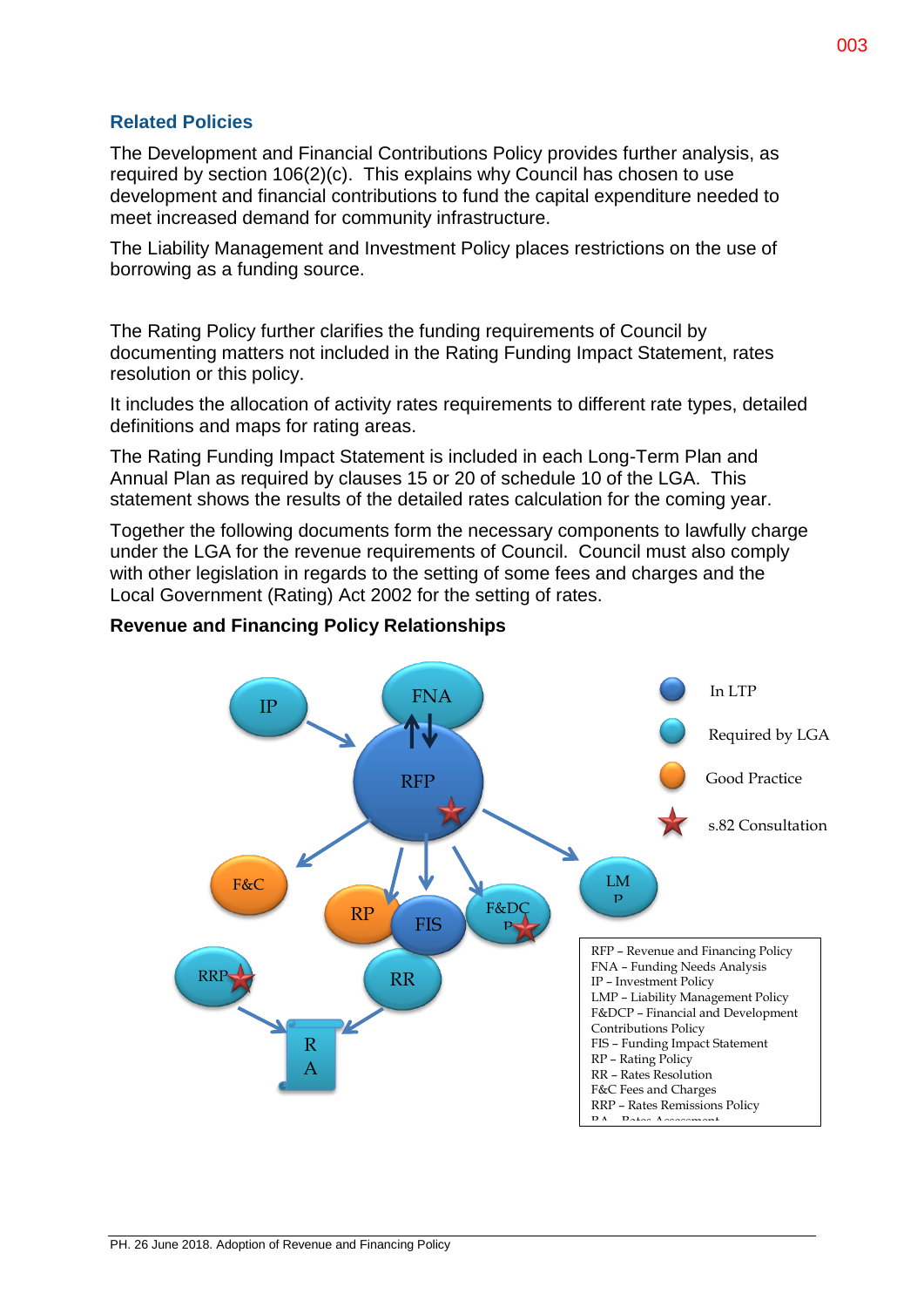- 1. The Funding Needs Analysis (s.101(3)) is informed by the high level policies of the Revenue and Financing Policy, but the Revenue and Financing Policy must demonstrate how council has complied with s.101(3).
- 2. The Investment Policy informs the RFP of investment income sources
- 3. The Liability Management Policy, having been informed by the RFP of what borrowing will be needed for, determines how council managers its borrowings.
- 4. The Financial and Development Contributions Policy is informed by the RFP as to when Council needs to use these as a funding source (Neil Construction v. North Shore City, found the RFP and Funding Needs Analysis as being fundamental to a lawful DC – in theory this logic applies to rates, fees and changes and other income sources – this has not been tested)
- 5. The Rating Policy contains matters not required to be in the RFP but which support the decisions needed for rate setting under the LRFP and rating Policy into numbers.
- 6. The Rate Remission Policy amends the FIS for some ratepayers' prior to the issue of the Rates Assessment.
- 7. The fees and charges schedule is handy to them all in one place.

# **Previous reviews**

Council undertook a major first principles review of its Funding Policy in 2002/03. This review fundamentally altered the allocation of rates liabilities in the district. It saw a move to the current area of benefit targeted rate system away from the traditional differentiated land value rating system previously in place. In 2004 Council prepared its first Long Term Council Community Plan (later to be named the Long Term Plan). A requirement of the plan was to every three years include the Revenue and Financing Policy and thus review and consult on it. The Funding Needs Analysis was incorporated in its entirety in these previous Revenue and Financing Policies.

At each review Council has considered particular activities that may need re-analysis. Council does not reconsider all of the options for funding each activity at each review; this would be impractical and inefficient.

Although the policy has been redrafted a number of times to more clearly articulate its purpose there have been only minor amendments to some of the allocations since the policy was first adopted in 2003.

# **FUNDING SOURCES FOR OPERATING COSTS**

Operating costs are the day to day spending that maintains the services delivered by Council. This includes contributions to the wear and tear on assets used (depreciation), interest charged on borrowing and corporate overheads.

Council must consider the funding of each activity in a way that relates exclusively to that activity. Some activities may be best funded by user charges, such as swimming pool admission fees, others with targeted rates such as a water rate, and others from a general rate such as the cost of Council including all of its planning and decision making processes. Distinct funding enables ratepayers or payers of other charges to assess more readily whether or not the cost of the service provided to them, either directly or indirectly, represents good value. They can also more easily determine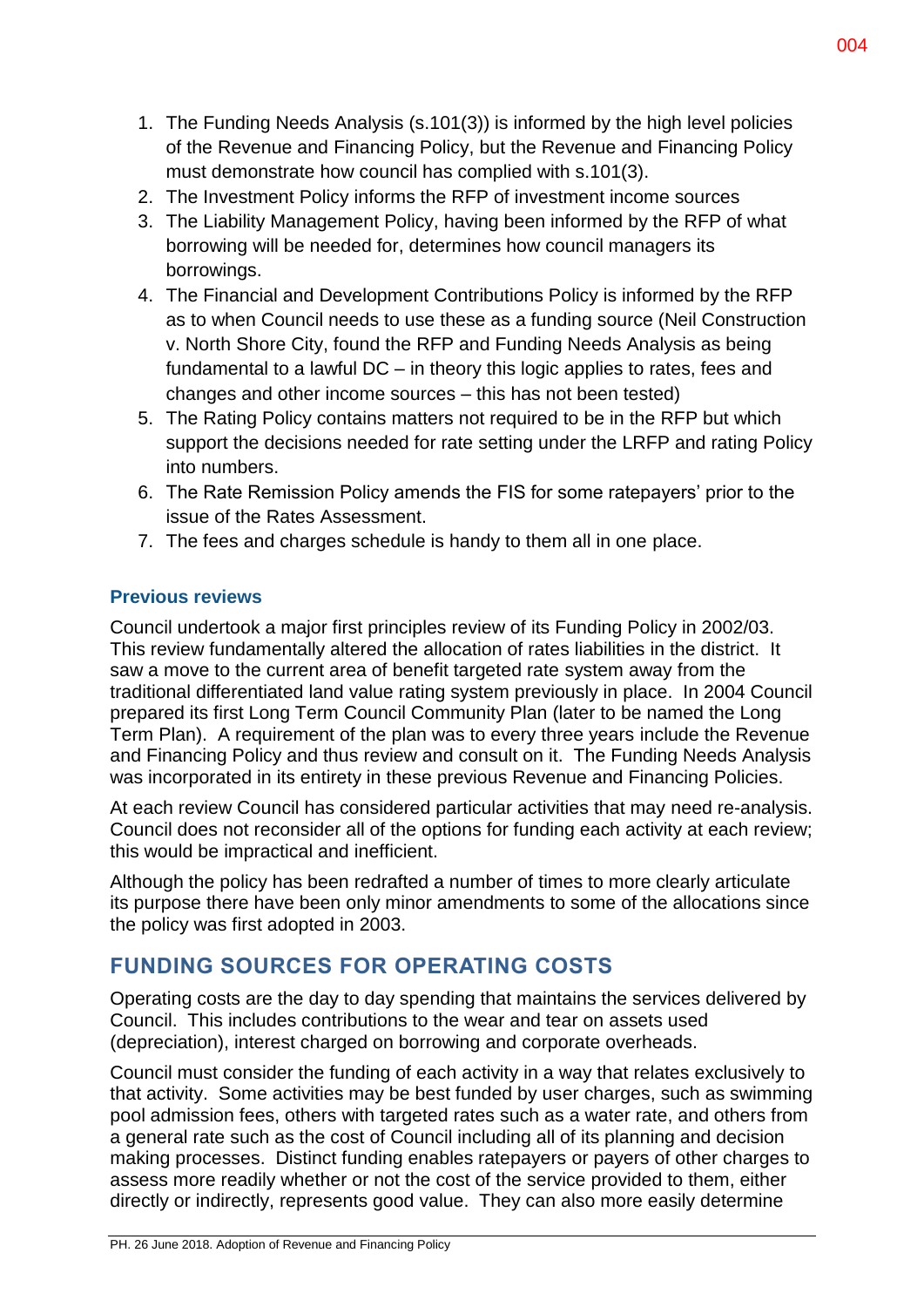how much money is being raised for the service and spent on the service, which promotes transparency and accountability.

The funding sources for operating costs include:

## **User charges**

User charges are used for services where there is a benefit to an individual or group. Users charges is a broad group of revenue charged directly to an individual or entity. It includes:

- Entry fees.
- Regulatory charges.
- Service charges.
- Fines and penalties.
- Hire.
- Connection fees. • Disposal fees.
- Rent, lease, licenses for land and buildings.
- Deposits.
- 
- Private works.
- Memberships.
- Planning and consent fees.
- Statutory charges.
- Retail sales.
- Permits.
- 
- The price of the service is based on a number of factors, including:
	- The cost of providing the service.
	- The estimate of the users' private benefit from using the service.
	- The impact of cost to encourage/discourage behaviours.
	- The impact of cost on demand for the service.
	- Market pricing, including comparability with other councils.
	- The impact of rates subsidies if competing with local businesses.
	- Cost and efficiency of collection mechanisms.
	- The impact of affordability on users.
	- Statutory limits.
	- Other matters as determined by Council.

Council's ability to impose user charges is limited by the powers conferred to it by many statutes and regulations. As a general rule, fees for statutory functions should be set at no more than the cost of providing the service. In some cases legislation sets the fees at a level that is below cost and in other cases, where provided by legislation (e.g. Waste Minimisation Act 2008) Council may set fees at greater than the cost of providing the service. Council considers it appropriate to incorporate overhead charges in the determination of the cost of providing a service.

Where Council is charging for the sale of goods or services not required by statue, Council's preference is to charge a market price, having regard to the powers conferred by section 12 and the policy on competing with local businesses. This includes leases, rents and licenses for land and buildings.

Actual fees and charges may be set by Council at any time and are reviewed by Council annually. A list of regular fees and charges is maintained on Council's website.

User charges revenue is allocated to the activity which generates the revenue.

## *Policy of competing with local business*

Certain activities earn revenue from retail sales that compete with other businesses in the local community. Where Council is in competition with local business for discretionary retail activities, the policy is that for Council retail operations rates should not be used to subsidise unfair competition and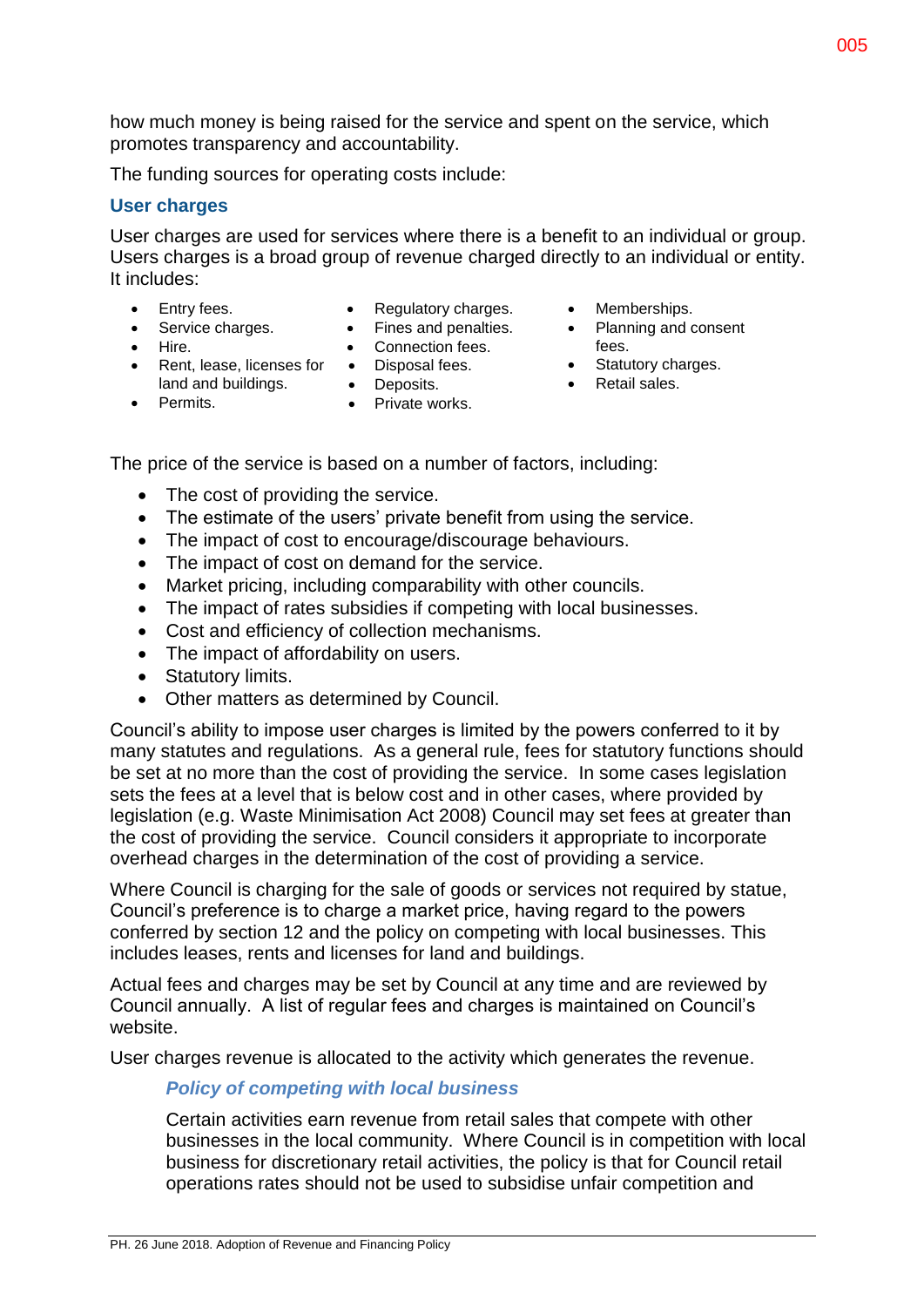considers that it is appropriate for Council activities to sell goods and services associated with their operations at market value.

## **Grants, sponsorship, subsidies and other income**

Grants, sponsorship and subsidies are used where they are available. Many of these items are regularly and predictable and therefore can be budgeted for. Some items of other income are unexpected or unpredictable and may not be able to be prudently budgeted (e.g. reparation payments, Civil defence and other reimbursements, legal settlements and insurance payouts)

Council expects to continue receiving substantial subsidies for road maintenance from government or its agencies.

#### **Investment income**

Council Investment Policy is documented in its Liability Management and Investment Policy. These investments generate income such as dividends, interest, forestry returns and rents.

Each source of income is receipted to the activity that owns the asset.

Council maintains reserve funds and much of the income received by Council is allocated to reserve balances and is not used to reduce rates requirements for operating costs.

## **Financial contributions**

Council collects financial contributions under the Resource Management Act 2001. The purpose of these contributions is outlined in the Waitaki District Plan. Most contributions are made by vesting assets in Council. Some contributions are paid in cash and the Waitaki District Plan allows for some of these contributions to be used for operating expenses.

Council's approach is to deposit receipts into a reserve fund and to withdraw from that fund for specific projects. These projects are in addition to the normal operating budgets but may not meet the accounting definition of capital expenditure (e.g. the establishment of a garden).

## **Development contributions and proceeds from the sale of assets**

Council does not collect revenue from these funding sources to fund operating costs.

## **Reserve funds**

Council maintains reserve funds. These cash reserves have generally come about from unspent rates, investment income or other revenue source in a previous year. Many of these reserve funds are for capital expenditure however, some of these reserve funds are available to meet operating costs.

Council generally uses these funds for the purposes that the reserve was created and usually for new projects additional to normal operating expenditure. Council at times may use these funds to minimise or smooth changes in rates.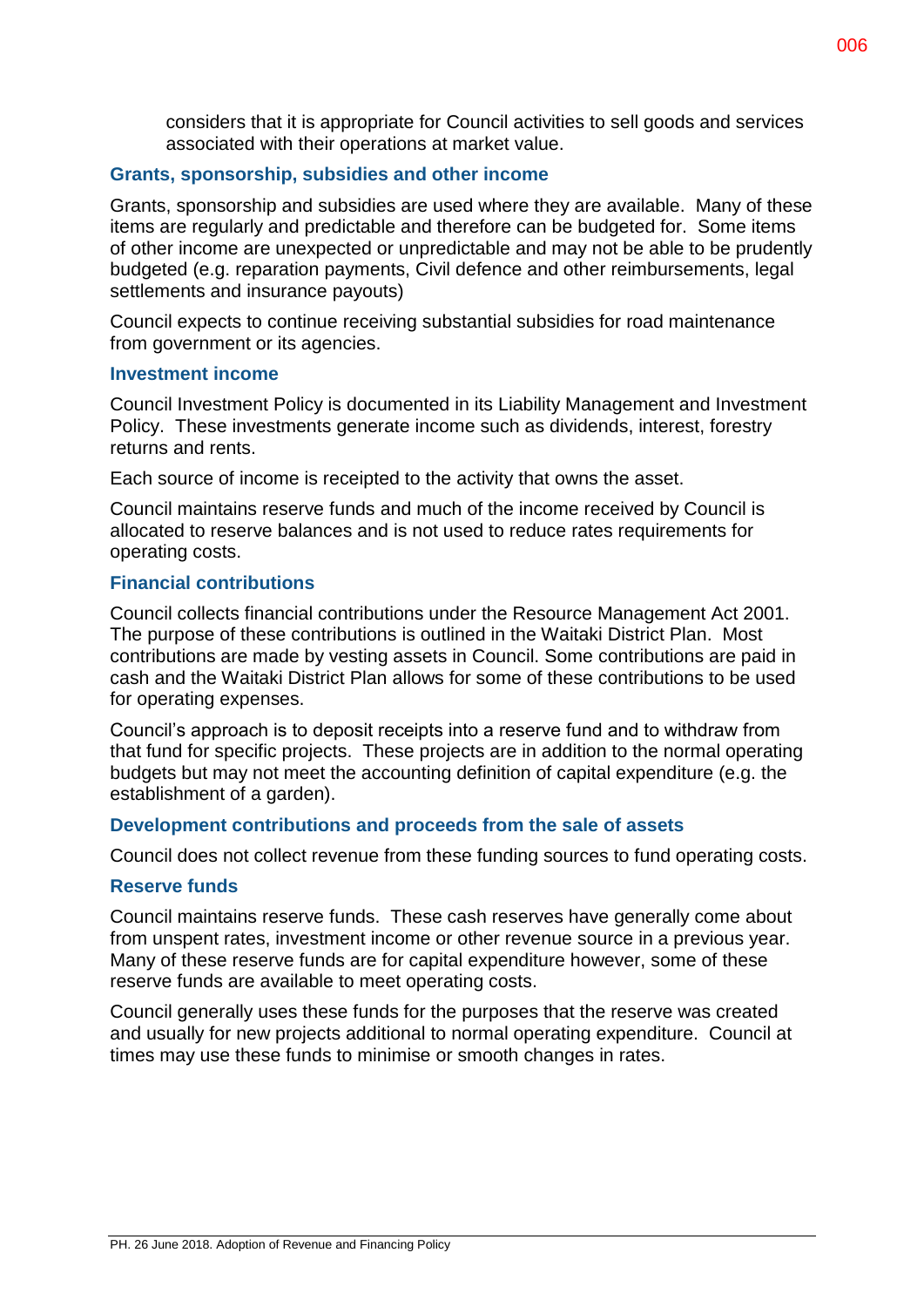## **Borrowing**

Council does not borrow to fund operating costs. This is not allowed under Council's policies on borrowing, documented in the Liability Management and Investment Policy.

## **Rates**

Council funds its remaining operating expenses from rates by being prudent and appropriately exhausting all other funding sources. For many activities this is the main funding source.

Council must determine whether the portion of an activity to be funded from rates is to be funded from the general rate or a targeted rate.

In doing this, while considering all matters of section 101(3), Council placed emphasis on "the area of benefit". By this, Council means that it reviewed each activity and determined where the benefits from the provision of the service is, then chose a rating option that most closely charges that group. Matters which Council has considered are:

| <b>Table 1: Council's rating preferences</b> |  |  |  |  |
|----------------------------------------------|--|--|--|--|
|----------------------------------------------|--|--|--|--|

| <b>Type of Benefit</b>                         | <b>Preferred rating solution</b>                                                                       |
|------------------------------------------------|--------------------------------------------------------------------------------------------------------|
| To an area of the district (e.g. town or ward) | Establish targeted rates based on areas defined<br>by map.                                             |
| To the value of the land                       | General rate - land value                                                                              |
| To the property improvements                   | Targeted rate – capital value                                                                          |
| To people                                      | Uniform annual general charge (where everyone<br>in the district receives a similar level of benefit). |
|                                                | Targeted rate – uniform basis                                                                          |

Council has, when considering the requirements of section 101(3)(a), allocated the rate portion of an activity based on whether the activity contributes more to the value of the land, rather than the value of improvements or for the benefit people.

## **Summary of sources of funding for operating expenditure by activity**

Council has applied the above preferences for the use of the funding sources to each activity in its Funding Needs Analysis. The table describes the extent to which each funding source is used, which is expressed in ranges. These ranges are expressed as a percentage of the cost of the activity. A key to interpret the graphics follows the table.

**Table 2: Summary of funding sources by activity**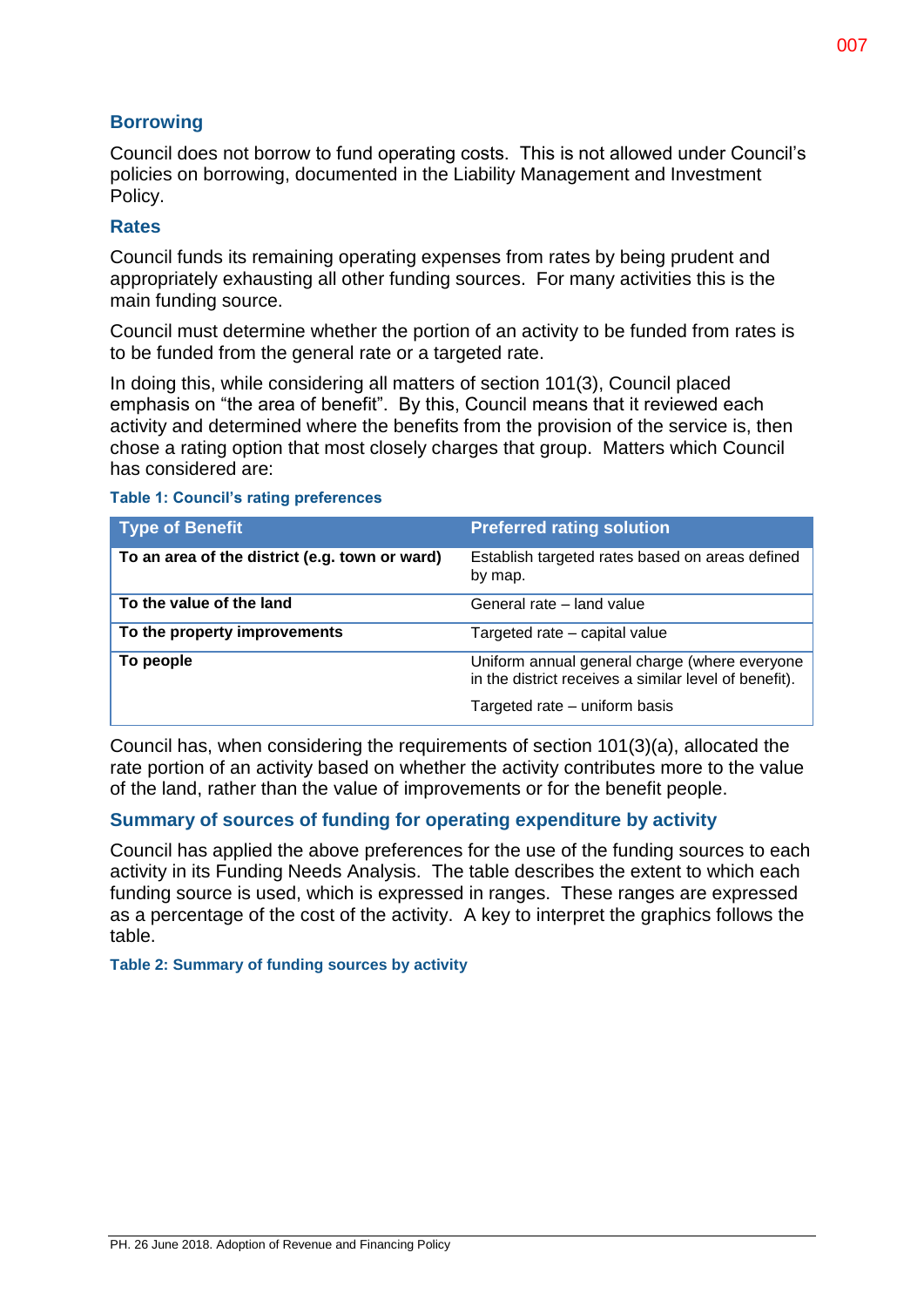| Activity                                                 |                         | other<br>ఱ<br>Grants, subsidies | Invest. Income | Fin. Cont. | Dev. Cont. | Reserve Funds      | Borrowing | General Rates | Targeted rates |
|----------------------------------------------------------|-------------------------|---------------------------------|----------------|------------|------------|--------------------|-----------|---------------|----------------|
| <b>Animal Control</b>                                    |                         | $\times$                        | X              | $\times$   | X          | X                  | X         | X             | X              |
| <b>Parking Enforcement</b>                               | ✓                       | $\times$                        | X              | $\times$   | X          | X                  | X         | X             | X              |
| <b>Oamaru Harbour - Port Operations</b>                  | ✓                       | $\times$                        | X              | $\times$   | X          | $\checkmark$       | X         | $\checkmark$  | $\checkmark$   |
| <b>Community Housing</b>                                 | ✓                       | X                               | X              | $\times$   | X          | X                  | X         | X             | $\checkmark$   |
| <b>Building Control</b>                                  | ✓                       | $\times$                        | X              | X          | X          | X                  | X         | $\checkmark$  | X              |
| Waste Management - Residual Waste Disposal               | $\checkmark$            | $\times$                        | X              | $\times$   | $\times$   | ✓                  | X         | $\checkmark$  | X              |
| Waitaki Aquatic Centre                                   | ✓                       | $\times$                        | X              | X          | X          | X                  | X         | X             | $\checkmark$   |
| Cemeteries                                               |                         | $\checkmark$                    | $\times$       | $\times$   | $\times$   | $\checkmark$       | X         | $\checkmark$  | X              |
| Waitaki Lakes Camping Grounds                            |                         | $\times$                        | X              | X          | X          | X                  | X         | X             | $\checkmark$   |
| <b>Environmental Health</b>                              |                         | $\times$                        | X              | X          | X          | X                  | X         | $\checkmark$  | X              |
| Liquor Licensing                                         |                         | $\times$                        | X              | X          | X          | X                  | X         | ✓             | X              |
| Oamaru Opera House                                       |                         | ✓                               | X              | X          | X          | X                  | X         | Х             | $\checkmark$   |
| <b>Resource Consent Processing</b>                       |                         | X                               | X              | X          | X          | X                  | X         | $\checkmark$  | X              |
| Roads and Bridges                                        |                         | $\checkmark$                    | X              | $\times$   | X          | X                  | X         | X             | $\checkmark$   |
| Waste Management - Waste Minimisation                    |                         | $\checkmark$                    | X              | X          | X          | X                  | X         | $\checkmark$  | X              |
| <b>Commercial Property</b>                               |                         | X                               | $\checkmark$   | $\times$   | X          | X                  | X         | X             | X              |
| Forestry                                                 |                         | Χ                               | ✓              | X          | X          | X                  | X         | X             | X              |
| <b>Operational Property</b>                              |                         | X                               | ✓              | X          | X          | X                  | X         | X             | X              |
| Treasury                                                 |                         | $\checkmark$                    | ✓              | X          | X          | $\checkmark$       | X         | X             | X              |
| Oamaru Airport                                           | ✓                       | X                               | ✓              | $\times$   | X          | ✓                  | X         | X             | X              |
| <b>Community Safety and Grants - Otago Museum</b>        | X                       | X                               | X              | X          | X          | X                  | х         | ✓             | X              |
| <b>District Planning</b>                                 | Χ<br>$\hat{\checkmark}$ | X                               | X              | X          | X          | X                  | Χ         | ✓             | X              |
| <b>Sports Grounds</b>                                    |                         | Χ                               | Χ              | Χ          | Χ          | $\hat{\checkmark}$ | Χ         | Ø             | Χ              |
| Waste Management - Closed Landfills                      | X                       | X                               | X              | X          | X          | $\checkmark$       | X         | ✓             | X              |
| <b>Noxious Plants</b>                                    |                         | $\checkmark$                    | Х              | X          | X          | X                  | X.        | ✓             | X              |
| <b>Environmental Monitoring and Hazardous Substances</b> |                         | X                               | X              | X          | X          | X                  | X         | ✓             | X              |
| <b>Public Toilets</b>                                    |                         | X                               | X              | X          | X          | Х                  | X         | ✓             | $\checkmark$   |
| Community Safety and Grants - Other                      |                         | ✓                               | X              | X          | X          | $\checkmark$       | X         | ✓             | $\checkmark$   |
| <b>Tourism Development and Visitor Services</b>          |                         | X                               | X              | X          | X          | $\checkmark$       | X         | ✓             | $\checkmark$   |
| Council                                                  |                         | ✓                               | X              | X          | X          | ✓                  | X         | $\checkmark$  | $\checkmark$   |
| <b>Economic Development</b>                              |                         | X                               | X              | X          | X          | $\checkmark$       | X         | $\checkmark$  | $\checkmark$   |
| Civil Defence                                            | Χ                       | Χ                               | X              | X          | X          | X                  | X         | $\checkmark$  | $\checkmark$   |
| <b>Community Planning and Consultation</b>               |                         | Χ                               | Χ              | Χ          | Χ          | Χ                  | Χ         | $\checkmark$  | $\checkmark$   |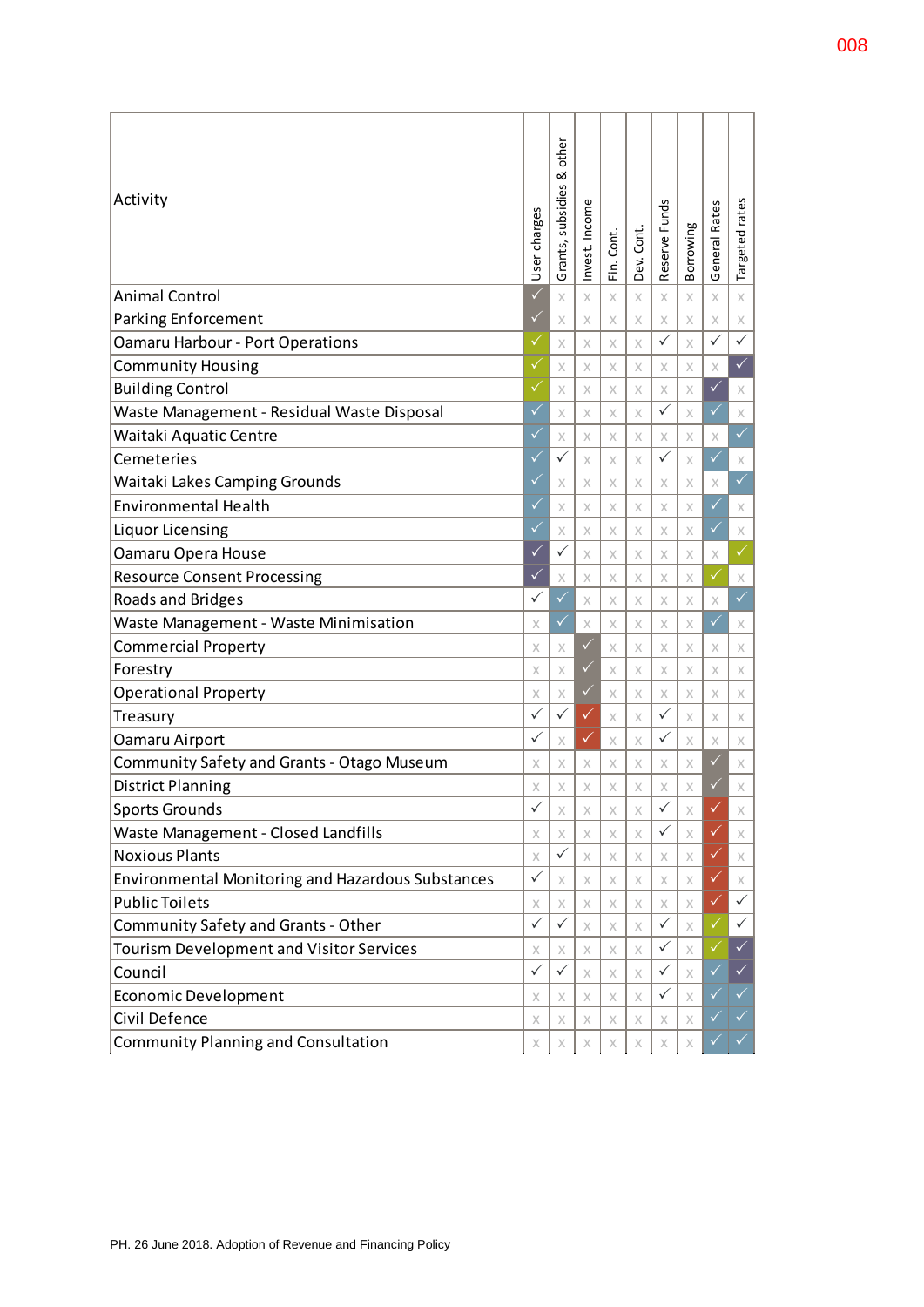| Cm'ty Safety & Grants - Waitaki Cm'ty Recreation Centre |              | X            | X            | X | X | X            | X        |              |              |
|---------------------------------------------------------|--------------|--------------|--------------|---|---|--------------|----------|--------------|--------------|
| <b>Community Boards</b>                                 |              | X            | X            | X | X | X            | X        | $\checkmark$ |              |
| <b>Oamaru Harbour - Coastal Protection</b>              | X            | X            | X            | X | X | X            | X        | X            | $\checkmark$ |
| Stormwater                                              |              | X            | X            | X | X | X            | X        | X            | $\checkmark$ |
| Town Centre Services - Township Works                   |              | X            | X            | X | X | X            | X        | X            | $\checkmark$ |
| Town Centre Services - Christmas Decorations            |              | X            | X            | X | X | X            | X        | X            | $\checkmark$ |
| <b>Rural Fire</b>                                       |              | X            | X            | X | X | X            | X        | X            | $\checkmark$ |
| <b>Waihemo Service Centre</b>                           |              | X            | X            | X | X | X            | X        | X            | $\checkmark$ |
| Waitaki District Libraries (including Archives)         |              | $\checkmark$ | X            | X | X | $\checkmark$ | X        | X            | ✓            |
| <b>Water Supplies</b>                                   | $\checkmark$ | $\times$     | $\checkmark$ | X | X | X            | X        | X            | ✓            |
| <b>Oamaru Public Gardens</b>                            |              | X            | $\times$     | X | X | $\checkmark$ | $\times$ | X            | ✓            |
| Reserves, Green Spaces and Playgrounds                  |              | X            | X            | X | X | $\checkmark$ | $\times$ | X            | $\checkmark$ |
| Forrester Gallery and North Otago Museum                |              | $\checkmark$ | $\times$     | X | X | X            | $\times$ | X            | $\checkmark$ |
| <b>Public Halls and Community Centres</b>               |              | X            | $\checkmark$ | X | X | ✓            | $\times$ | X            | $\checkmark$ |
| Waste Water                                             | $\checkmark$ |              |              |   | X | X            | X        | X            | $\checkmark$ |

Key

| <b>Range Name</b> | Range      | Key |
|-------------------|------------|-----|
| Unlikely          | ŋ          | X   |
| Minimal           | 0% -20%    |     |
| Low               | 20% -40%   |     |
| Moderate          | 40% - 60%  |     |
| High              | 60% - 80%  |     |
| Most              | 80% - 100% |     |
| All               | 100%       |     |

Council budgets will normally be set within these ranges. As these ranges are expressed as a percentage of the cost of the activity, they may change over time because of changes in expenditure rather than changes in revenue. If budgets were marginally outside these ranges, it is unlikely that Council will consider that matter to have a high degree of significance and therefore warrant a consultation to change the Revenue and Financing Policy. It is also likely that actual funding sources will be different from the budgeted funding sources.

# **FUNDING SOURCES FOR CAPITAL COSTS**

Capital costs are those costs associated with the purchase and improvement of assets and for the repayment of debt. The funding sources for capital costs include:

## **User charges**

User charges are generally not available for funding capital costs as individual user contributions are generally too large to be affordable. Borrowing and charging users annually for financing costs (interest and principal) via rates is often a more affordable method of charging user contributions.

Council does charge for capital works that are solely for private benefit (e.g. a network extension to a single dwelling) or where capital works are done outside of asset management plans at the request of individuals (e.g. a rural seal extension for dust suppression).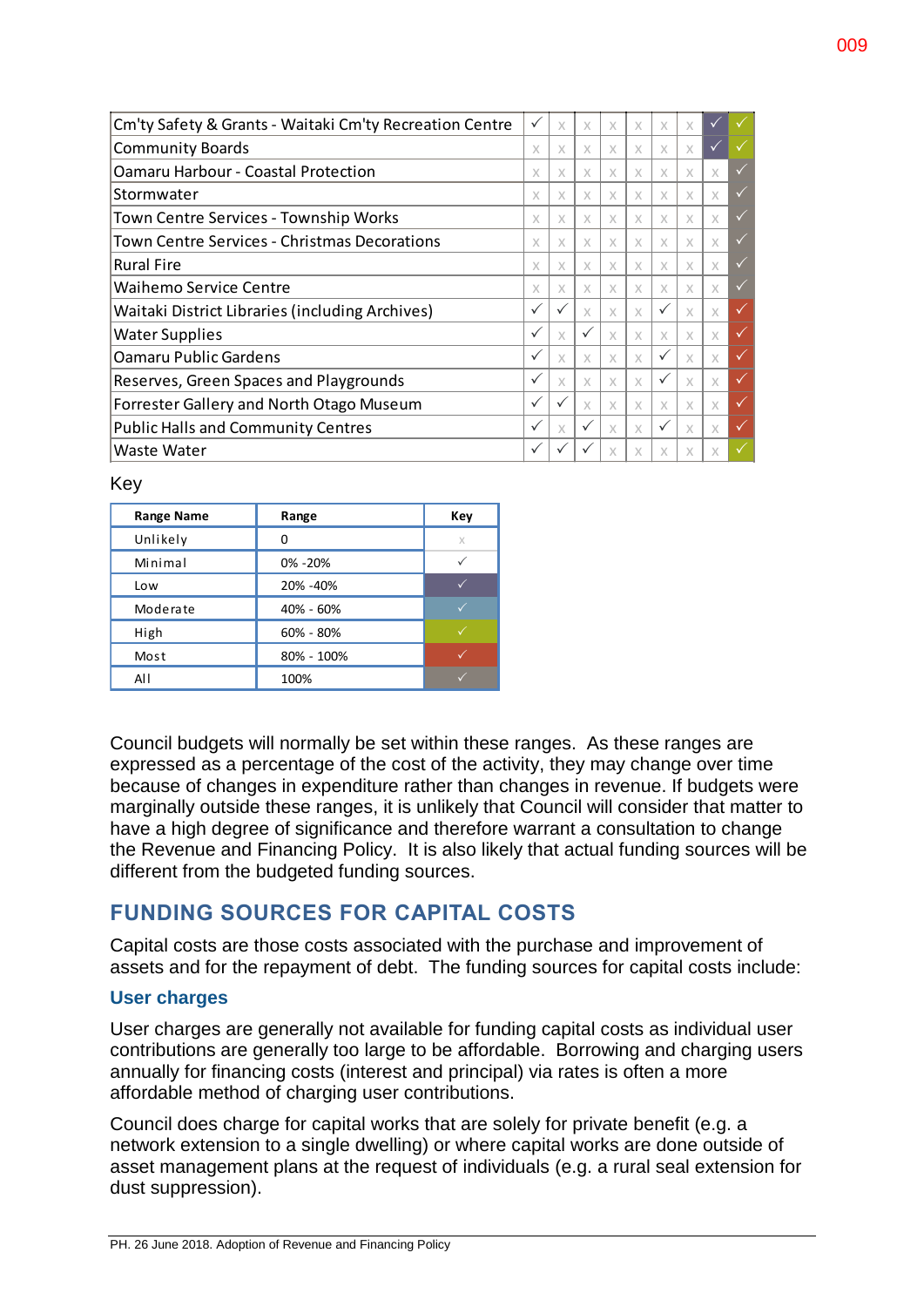## **Grants, subsidies, and other income**

Council relies on a significant subsidy for capital works for its roads and bridges activity. Other activities are able to access grants and subsidies from time to time. Other income can be from many and varied sources and is unlikely to be predictable enough to budget for in advance. Other income used to fund capital expenditure could include bequests, insurance payouts, and legal settlements. Grants, subsidies and other income are used wherever they are available.

#### **Development contributions**

Council collects development contributions to fund capital expenditure, necessary to service growth over the long-term.

Council has a Development and Financial Contributions Policy, where most contributions receipted are transferred to reserve accounts or loan accounts<sup>3</sup>. The funds collected under this policy will be applied to the projects identified by the policy. Projects identified in the policy may be either completed projects (with debt yet to be repaid from future development contributions), or future projects planned to be undertaken.

Note that, in addition to the requirements of sections 101(3) and 103 the Development and Financial Contributions Policy additionally describes funding matters further as stipulated by section 106(2)(c).

#### **Financial contributions**

Council collects financial contributions under the Resource Management Act 2001. The purpose of these contributions is outlined in the Waitaki District Plan. Most contributions are received as revenue by the vesting of assets in Council; some contributions (reserve contributions) are paid to Council.

Council's approach is to deposit receipts into a reserve fund and to draw funds from that account for specific projects that meet the purpose for which the funds were collected.

## **Proceeds from the sale of assets**

From time to time Council disposes of assets. Many of these are low value items and the revenue is received by the activity that owns the assets.

Council's property activity holds some higher value assets that are intended for sale. Unrestricted proceeds from the sale of these assets will be used to repay debt held by the property activity, unless resolved otherwise by Council. Restricted revenues will be place in a reserve fund and used for the purpose required by the document that imposes the restriction (e.g. endowments).

#### **Reserve funds**

 $\overline{a}$ 

Council maintains various reserve funds for capital projects and will approve the use of the funds when a project meets the specific criteria of the reserve. Theses reserve funds may include bequests, depreciation or asset renewal reserves, financial contribution reserves, and development contribution reserves.

<sup>&</sup>lt;sup>3</sup> Many growth developments are undertaken in anticipation of growth. The growth portion of the project is funded from borrowing. When this occurs and the development contribution receipts are used to repay the debt.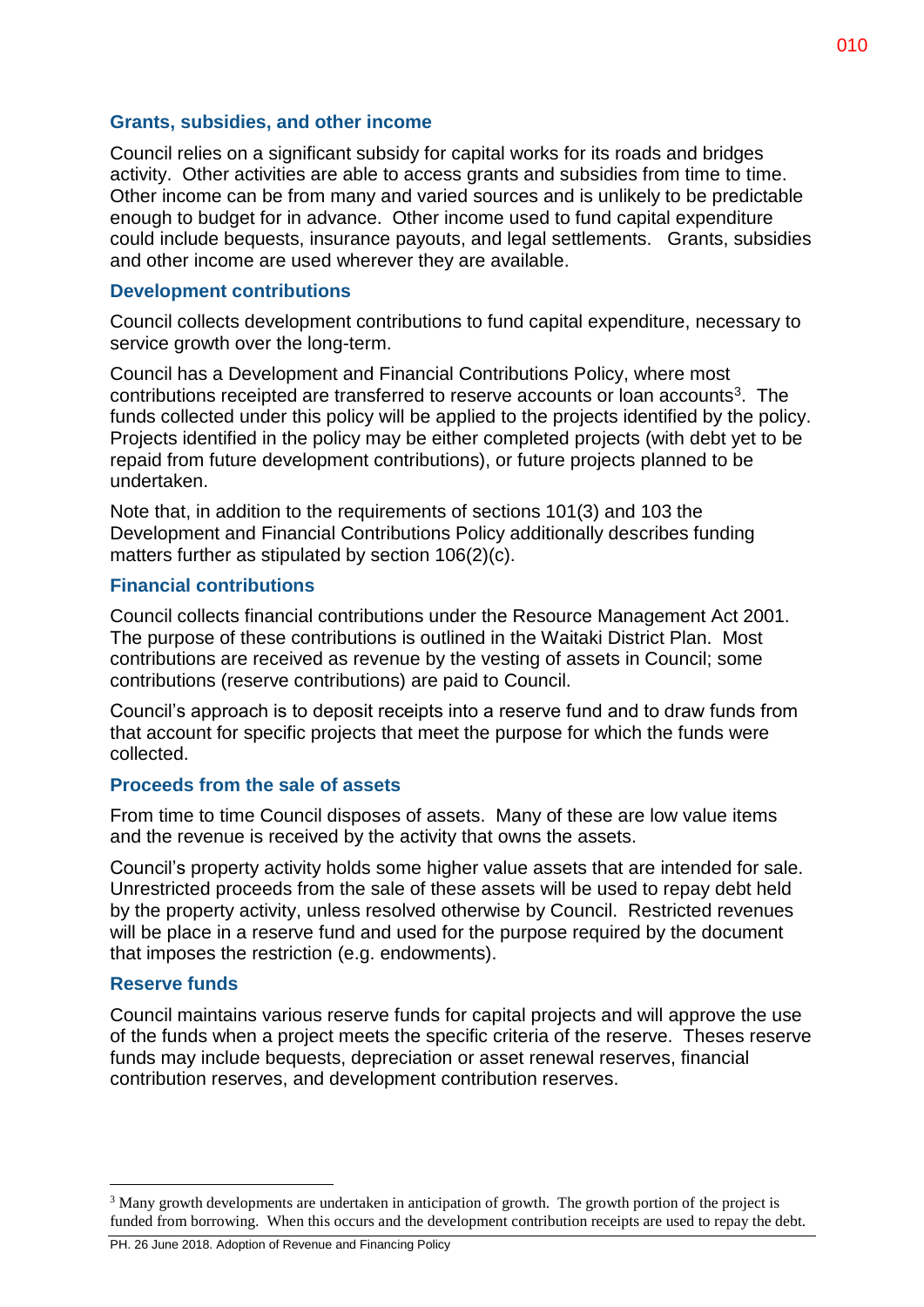# **Borrowing**

For larger capital projects that provide a long-term benefit to the community, Council may determine that borrowing the funds is an appropriate method of allocating the costs of a project over time to users.

Borrowing, both the capital (principal) and interest components, is generally repaid by future rates. Council may resolve to capitalise interest repayments on some debt, where it considers it most likely (prudent) that another funding source (e.g. property sales or development contributions) will be able to repay the accumulating debt.

Where it is not practical to obtain third party revenue and where reserve funds haven't previously been set aside, Council prefers borrowing as a funding source. Borrowing spreads the cost of the project over a longer period, smoothing changes in rates and contributing to help achieve intergenerational equity.

## **Rates**

Rates are used firstly to fund day to day expenses, including depreciation and borrowing interest costs. A portion of rates funds the capital (principal) repayments of debt, generally using table loan calculations. Rates will be used to fund some small items of capital expenditure. Rates are not a practicable method to fund large projects in the year of expenditure.

Council will fund in advance some capital projects that will maintain service levels by collecting rates for depreciation (an operating expense). These funds are placed in depreciation or asset renewal reserve funds until they are required.

# **Analysis for capital expenditure by activity**

Council has applied the above preferences for the use of the funding sources for capital to each activity in its Funding Needs Analysis. Council will fund capital costs on the same basis as determined for operating costs, unless Council resolves otherwise. It is not practicable to determine a funding policy for an unknown future project at this time.

Council uses the following guidelines when considering the funding of capital projects:

- All projects are first funded from grants, subsidy or other income.
- Renewal projects that maintain service levels are then funded from reserves set aside for this purpose.
- Growth projects for network infrastructure that are required to meet increased demand are funded from development contributions.
- Other reserve funds (e.g. financial contributions) are considered.
- Lump sum rating options are considered.
- Capital projects that have exhausted previous funding sources or are for new or increased service levels or for growth in non-network infrastructure are then funded from borrowing.

A single project may have a mix of each of these funding options.

Generally, it is not practical to create separate funding policies for each and every capital project. Council will only do this when a project is particularly large, affects a particular group or does not fit with an existing funding policy or activity. Whenever Council resolves to consider a separate funding policy it will consider the sources of funds above, the Revenue and Financing Policy and complete a section 101(3) assessment to determine an appropriate funding policy for the project. Generally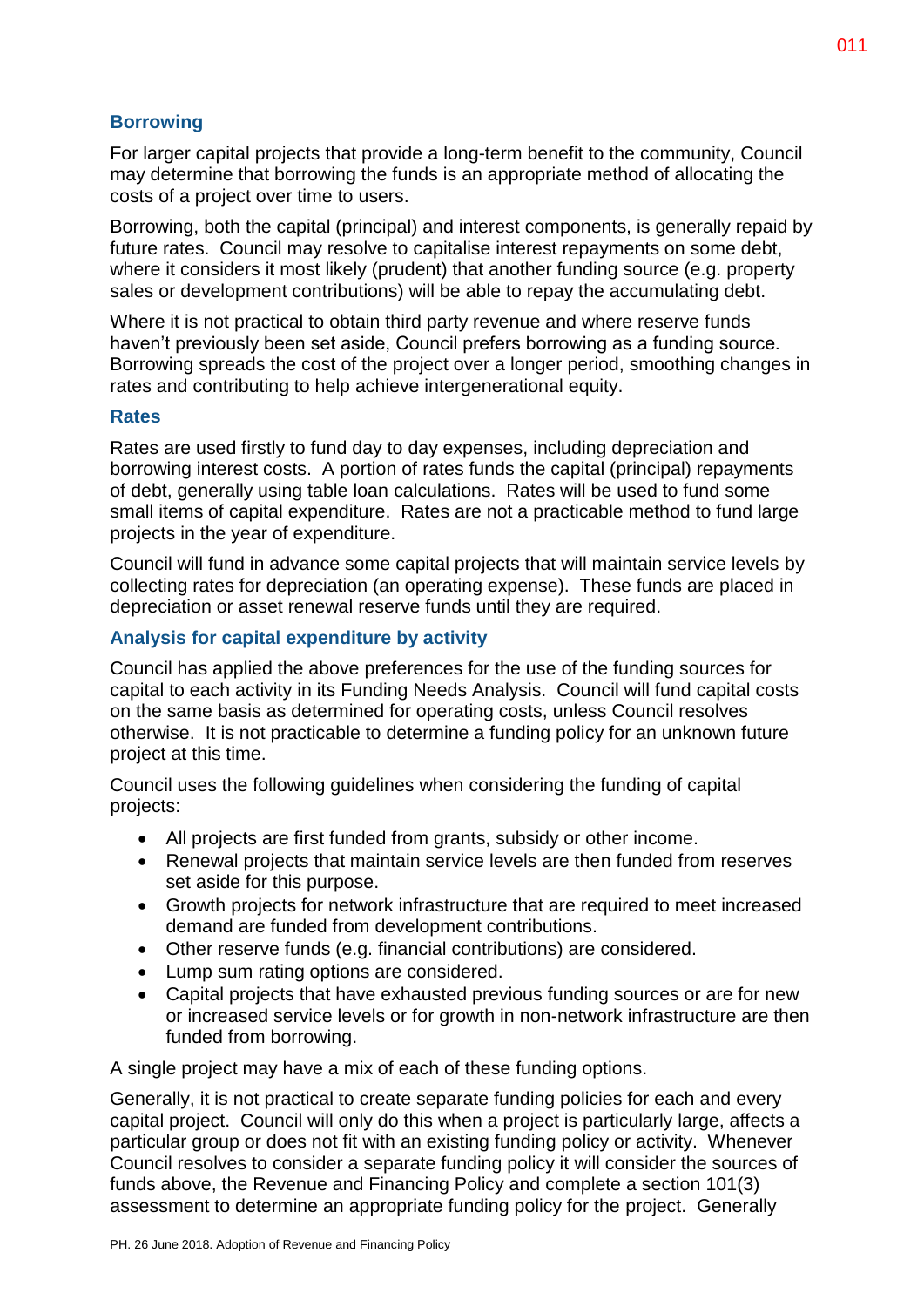Council will resolve the funding policy at the time the project is proposed in an Annual Plan or Long-Term Plan.

# **RATES**

# **General rates**

The general rate is allocated to properties based on the value of that property. Council has chosen to use land value as the basis by which to calculate the amount of rates to allocate to each property. Subsequently, Council has chosen to have an undifferentiated general rate (i.e. every fully rateable property pays the same rate in the dollar). In considering the area of benefit approach, Council has allocated the cost of activities to the general rate where Council has determined there is a primary benefit to the use or value of the land.

Council has determined in its Funding Needs Analysis that all or part of the following activities should be funded from the general rate:

District planning

Council

- Resource consent processing
- Community Boards • Community planning and accountability
- Forestry • Sports grounds
- Oamaru harbour port operations
- Waitaki community recreation centre

The uniform annual general charge is allocated to each separately used or uninhabited part of a rating unit<sup>4</sup>. The uniform annual general charge is used to fund activities where Council has determined that the primary benefit is to people and that all people in the district receive a similar benefit.

Council has determined in its Funding Needs Analysis that all or part of the following activities should be funded from the uniform annual general rate:

Building control

• Noxious plants

- Environmental health
- Liquor licensing
- Community safety and grants - Otago museum
- Waste management
- Closed landfills
- Tourism development and Civil defence visitor services
- Cemeteries
- Sports grounds
- Public toilets
- 
- Community development and grants

# **Targeted rates**

Owing to the widespread nature of the district, distance from services and variability of services, Council has developed a rating system with a strong emphasis on the use of targeted rates.

Council views the use of targeted rates as creating a much more transparent and equitable allocation of the cost of services.

Council has determined in its Funding Needs Analysis that all or part of the following activities should be funded from the targeted rates:

Council

 $\overline{a}$ 

- Community Boards
- Roads and bridges
- Town centre services township works
- Public halls and community centres
- Water supplies
- Waste water
- Stormwater
- Reserves, greenspaces and playgrounds
- Waitaki aquatic centre
- Waitaki community recreation centre
- Oamaru opera house

<sup>4</sup> Separately used or inhabited part of a rating unit – is a factor listed in the Local Government (Rating) Act 2002 - Schedule 2, which Council may use for the charging of rates. Each council is required to define this term in the Funding Impact Statement in each Long-term Plan and Annual Plan.

PH. 26 June 2018. Adoption of Revenue and Financing Policy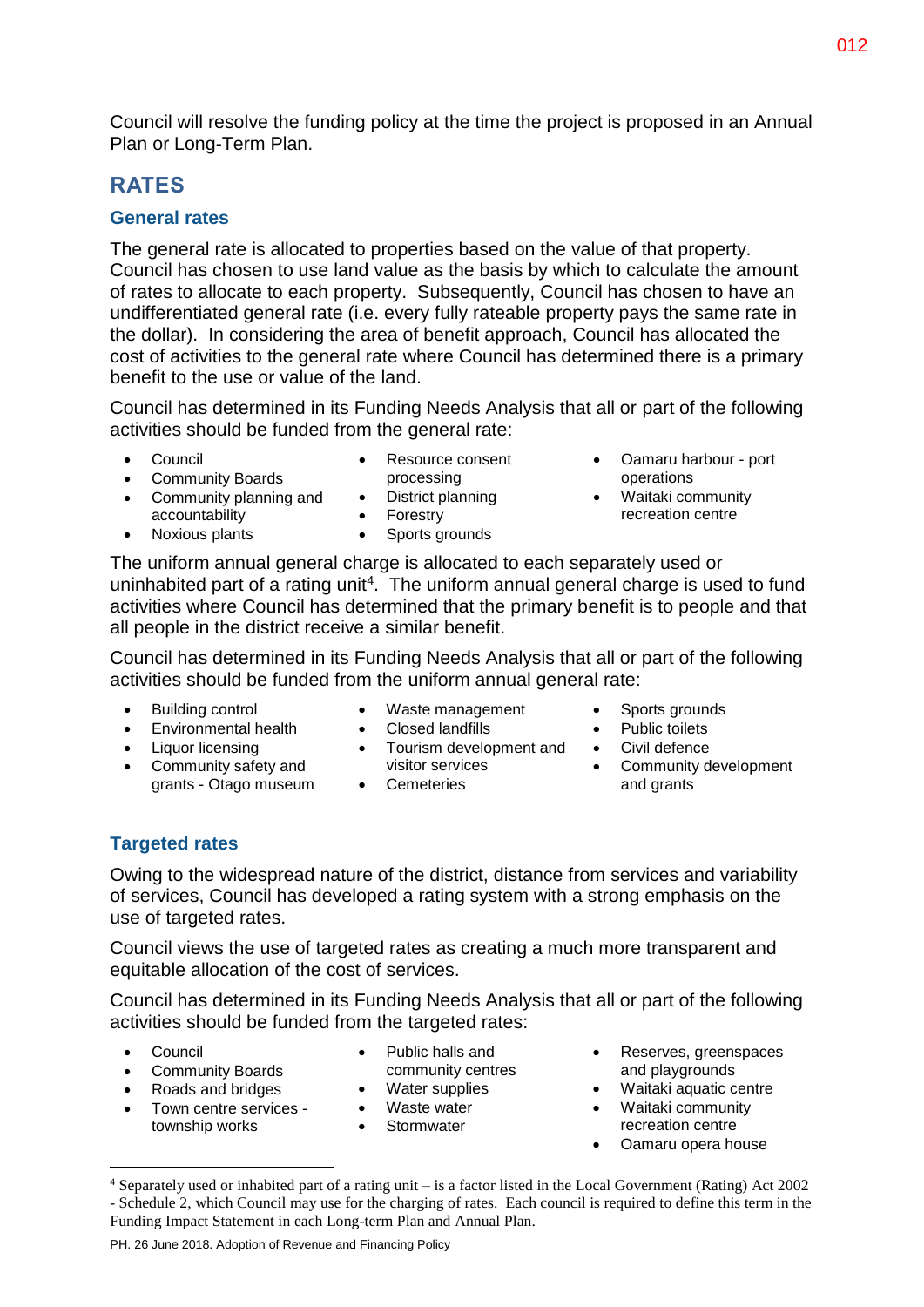- Town centre services -Christmas decorations
- Economic development
- Oamaru harbour coastal protection
- North Otago museum
- Forrester gallery
- Waitaki district libraries
- Oamaru public gardens
- **•** Community housing
- Waitaki lakes camping
- Community planning and consultation
- Waihemo service centre
- Tourism development and visitor services
- Oamaru harbour port operations
- In funding the above activities, Council uses the following types of targeted rates. More information on the calculation of each rate, including the percentage of the rate requirement of an activity to be collected for each rate, and the rating area maps can be found in the Rating Policy.

| <b>Name</b>                            | <b>Activities funded</b>                                                                                                                                                  | <b>Basis for Rate</b>                                                                                                                                                                                        |
|----------------------------------------|---------------------------------------------------------------------------------------------------------------------------------------------------------------------------|--------------------------------------------------------------------------------------------------------------------------------------------------------------------------------------------------------------|
| <b>District</b><br>services rate       | Activities that Council considers to<br>benefit every property in the district.                                                                                           | Capital value across whole<br>district.                                                                                                                                                                      |
| <b>Ward</b><br>services rate           | Activities that Council considers to<br>benefit a ward.                                                                                                                   | Capital value across each<br>ward.                                                                                                                                                                           |
| <b>Ward</b><br>services<br>charge      | Activities that Council considers to<br>benefit a ward.                                                                                                                   | Uniform charge across each<br>ward to every separately used<br>or inhabited part of a rating<br>unit.                                                                                                        |
| <b>Community</b><br><b>Board rate</b>  | Activities that Council considers are<br>directed by the community within a<br>ward's choice to have a community<br>board.                                                | Land value across each ward<br>with a community board.                                                                                                                                                       |
| <b>Oamaru</b><br>business<br>area rate | Activities that Council considers to<br>benefit the business area.                                                                                                        | Capital value set differentially<br>based on use and location of<br>the rating unit.                                                                                                                         |
| <b>Oamaru</b><br>urban area<br>rate    | Activities that Council considers to<br>benefit the Oamaru urban area.                                                                                                    | Uniform charge across the<br>Oamaru urban area to every<br>separately used or inhabited<br>part of a rating unit.                                                                                            |
| Loan rates                             | For reasons of public safety or due to<br>private benefit Council may agree to<br>fund the private benefit of works by<br>specific local rates on targeted<br>properties. | Uniform charge to each<br>identified rating unit.                                                                                                                                                            |
| <b>Roading Rate</b>                    | To fund roads, bridges and related<br>activities.                                                                                                                         | Capital value rate across the<br>district set differentially. There<br>are 4 differentials based on<br>use; hydroelectric power<br>generation, mining and mineral<br>extraction, forestry and other<br>uses. |
| Local<br>amenity rate                  | To fund those activities that provide<br>local amenity to townships.                                                                                                      | Land value rate across each<br>property within a town area.                                                                                                                                                  |
| <b>Public hall</b><br>rates            | To fund public halls and community<br>centres.                                                                                                                            | Uniform charge to each<br>separately used or inhabited                                                                                                                                                       |

#### **Table 1: Targeted rate types**

PH. 26 June 2018. Adoption of Revenue and Financing Policy